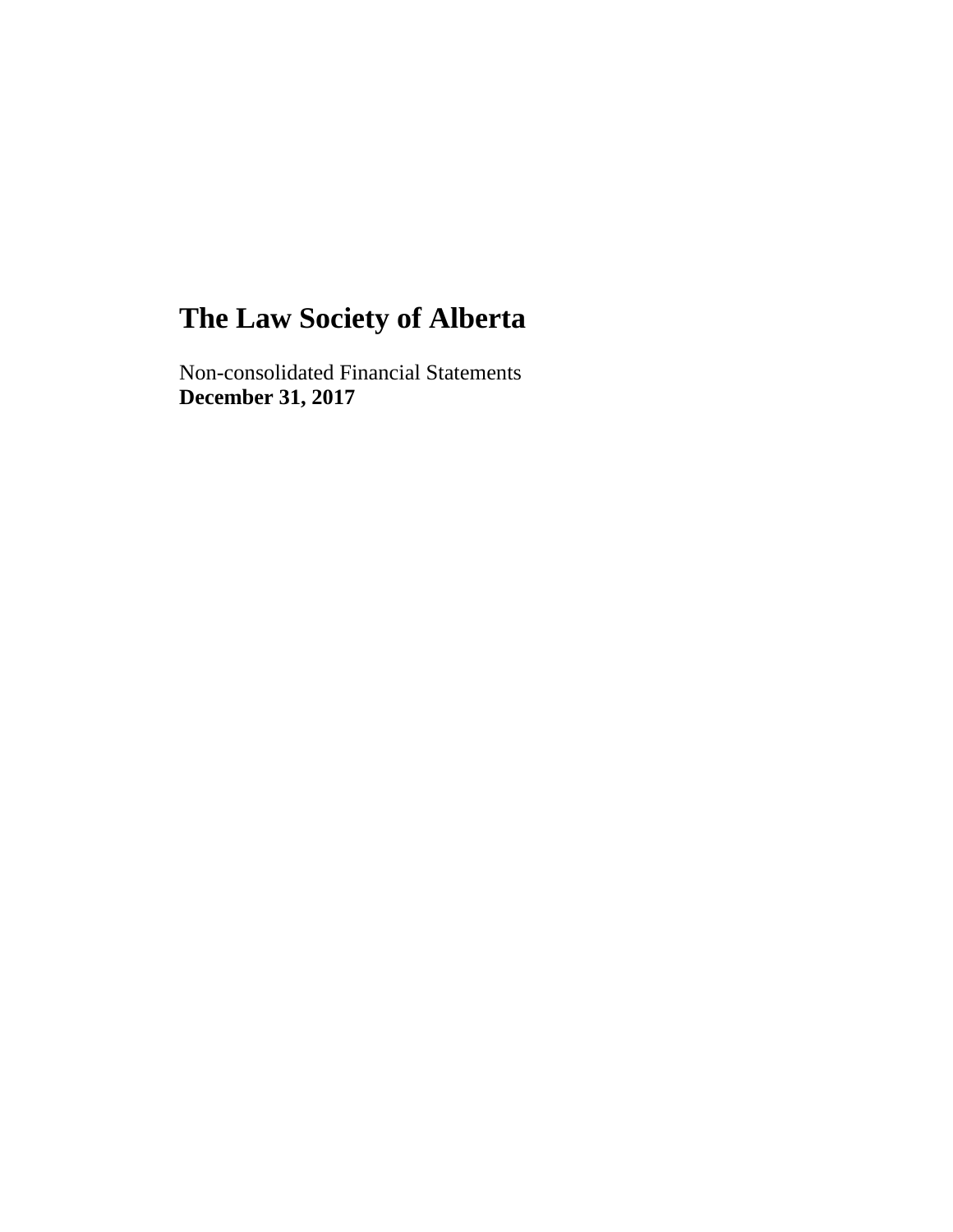

April 26, 2018

### **Independent Auditor's Report**

#### **To the Members of The Law Society of Alberta**

We have audited the accompanying non-consolidated financial statements of the Law Society of Alberta, which comprise the non-consolidated as at December 31, 2017 and the non-consolidated statements of revenue, expenses and fund balances, and cash flows for the year then ended, and the related notes, which comprise a summary of significant accounting policies and other explanatory information.

#### **Management's responsibility for the non-consolidated financial statements**

Management is responsible for the preparation and fair presentation of these non-consolidated financial statements in accordance with Canadian accounting standards for not-for-profit organizations, and for such internal control as management determines is necessary to enable the preparation of non-consolidated financial statements that are free from material misstatement, whether due to fraud or error.

#### **Auditor's responsibility**

Our responsibility is to express an opinion on these non-consolidated financial statements based on our audit. We conducted our audit in accordance with Canadian generally accepted auditing standards. Those standards require that we comply with ethical requirements and plan and perform the audit to obtain reasonable assurance about whether the non-consolidated financial statements are free from material misstatement.

An audit involves performing procedures to obtain audit evidence about the amounts and disclosures in the non-consolidated financial statements. The procedures selected depend on the auditor's judgment, including the assessment of the risks of material misstatement of the non-consolidated financial statements, whether due to fraud or error. In making those risk assessments, the auditor considers internal control relevant to the entity's preparation and fair presentation of the non-consolidated financial statements in order to design audit procedures that are appropriate in the circumstances, but not for the purpose of expressing an opinion on the effectiveness of the entity's internal control. An audit also includes evaluating the appropriateness of accounting policies used and the reasonableness of accounting estimates made by management, as well as evaluating the overall presentation of the non-consolidated financial statements.

We believe that the audit evidence we have obtained is sufficient and appropriate to provide a basis for our audit opinion.

*PricewaterhouseCoopers LLP Suite 3100, 111-5th Avenue S.W., Calgary, Alberta, Canada T2P 5L3 T: +1403 509 7500, F: +1 403 781 1825* 

"PwC" refers to PricewaterhouseCoopers LLP, an Ontario limited liability partnership.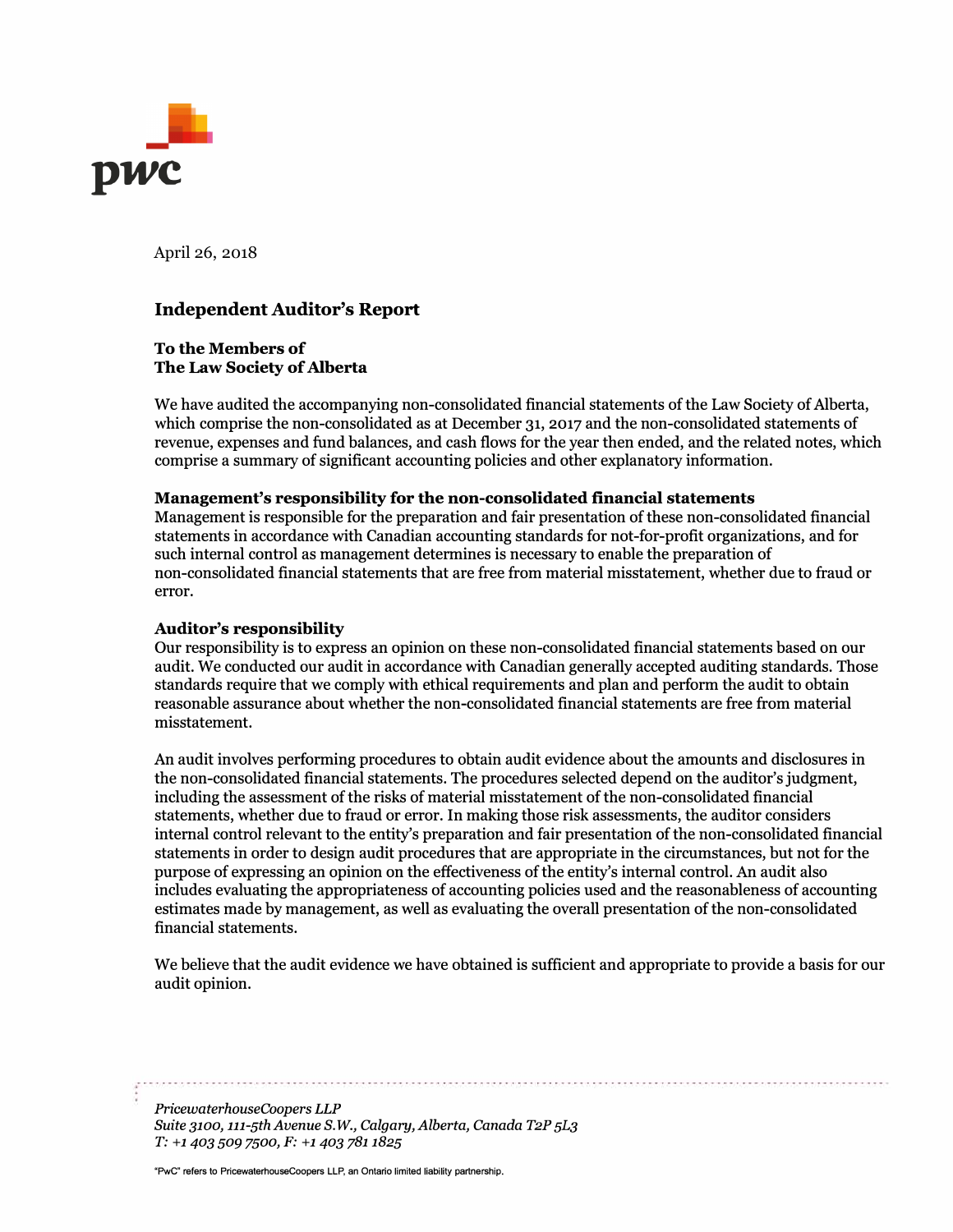

#### Opinion

In our opinion, the non-consolidated financial statements present fairly, in all material respects, the financial position of the Law Society of Alberta as at December 31, 2017 and the results of its operations and its cash flows for the year then ended in accordance with Canadian accounting standards for not-for-profit organizations.

Pricewaterhouse Coopers LLP

**Chartered Professional Accountants**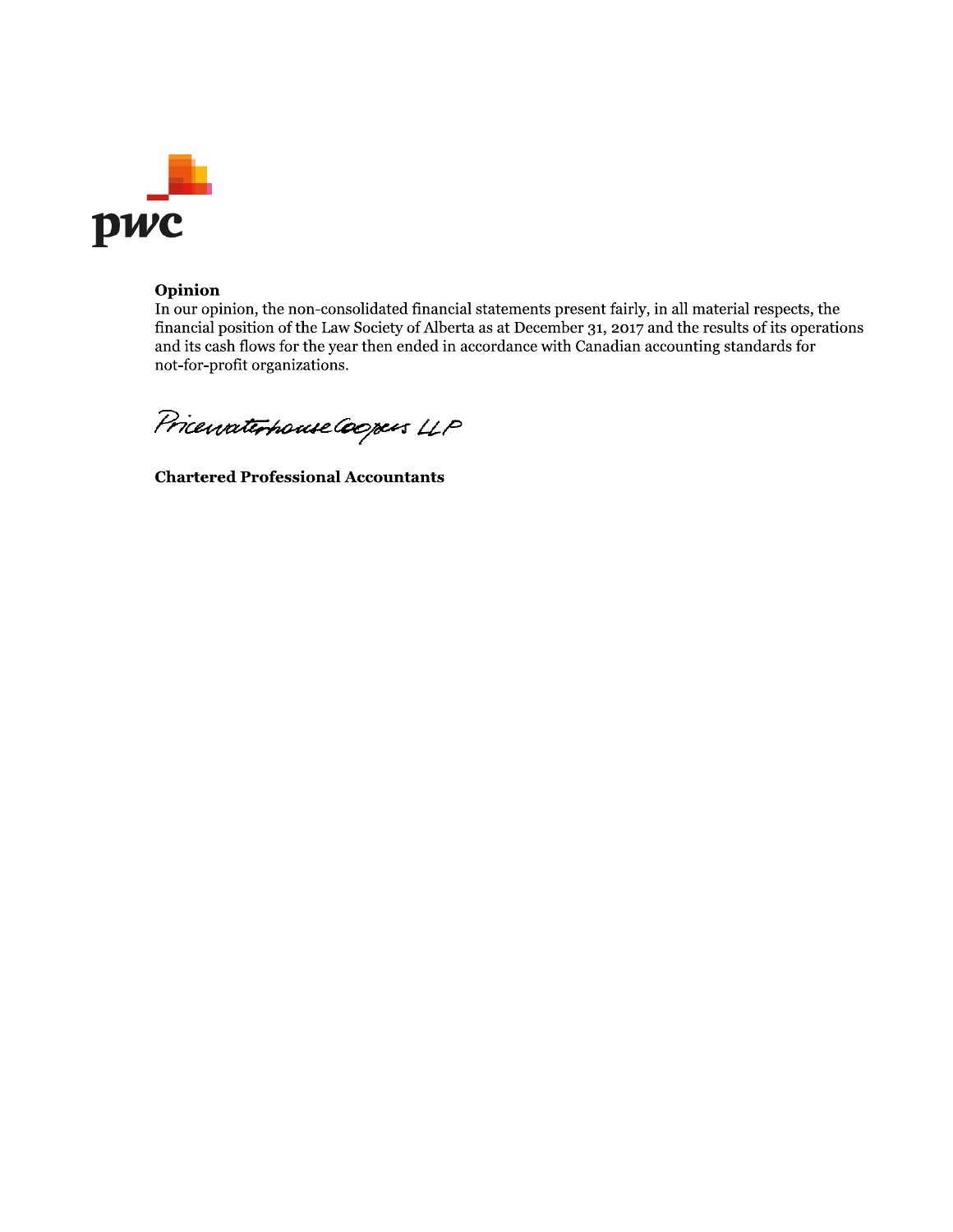## Non-consolidated Balance Sheet **As at December 31, 2017**

|                                                                                                                                                                               | <b>General</b><br><b>Fund</b>              | <b>Assurance</b><br><b>Fund</b><br>S | <b>Viscount</b><br><b>Bennett</b><br><b>Trust</b><br><b>Fund</b> | 2017                                               | 2016                                               |
|-------------------------------------------------------------------------------------------------------------------------------------------------------------------------------|--------------------------------------------|--------------------------------------|------------------------------------------------------------------|----------------------------------------------------|----------------------------------------------------|
| <b>Assets</b>                                                                                                                                                                 |                                            |                                      |                                                                  |                                                    |                                                    |
| <b>Current assets</b><br>Cash and cash equivalents<br>Accounts receivable<br>Prepaid expenses<br>Due from related parties (note 10)                                           | 10,014,829<br>454,937<br>215,648<br>17,016 | 1,405,320<br>121,044                 | 252,280<br>4<br>L,                                               | 11,672,429<br>575,985<br>215,648<br>17,016         | 8,199,457<br>1,155,440<br>209,937<br>8,005         |
|                                                                                                                                                                               | 10,702,430                                 | 1,526,364                            | 252,284                                                          | 12,481,078                                         | 9,572,839                                          |
| <b>Investments</b> (note 3)                                                                                                                                                   | 657,444                                    | 8,272,542                            | 1,592,263                                                        | 10,522,249                                         | 10,049,896                                         |
| Reinsurance recoverable (note 6)                                                                                                                                              |                                            | 8,741,000                            |                                                                  | 8,741,000                                          | 9,051,000                                          |
| <b>Trust assets</b> (note 4)                                                                                                                                                  | 2,038,826                                  |                                      |                                                                  | 2,038,826                                          | 2,007,179                                          |
| Capital assets (note 5)                                                                                                                                                       | 1,765,884                                  |                                      |                                                                  | 1,765,884                                          | 2,545,009                                          |
|                                                                                                                                                                               | 15,164,584                                 | 18,539,906                           | 1,844,547                                                        | 35,549,037                                         | 33,225,923                                         |
| <b>Liabilities</b>                                                                                                                                                            |                                            |                                      |                                                                  |                                                    |                                                    |
| <b>Current liabilities</b><br>Deferred revenue<br>Accounts payable and accrued liabilities<br>Interfund balances<br>Capital lease obligation                                  | 6,211,738<br>1,161,121<br>60,211           | 30,720<br>(60,211)                   |                                                                  | 6,211,738<br>1,191,841                             | 5,901,351<br>1,071,866<br>24,462                   |
|                                                                                                                                                                               | 7,433,070                                  | (29, 491)                            | $\blacksquare$                                                   | 7,403,579                                          | 6,997,679                                          |
| <b>Long-term liabilities</b><br>Reserve for claims and related costs (note 6)<br>Trust liabilities (note 4)<br>Pension plan payable (note 8)                                  | 2,038,826<br>2,542,730<br>4,581,556        | 13,915,000<br>13,915,000             | ÷                                                                | 13,915,000<br>2,038,826<br>2,542,730<br>18,496,556 | 14,357,000<br>2,007,179<br>2,680,412<br>19,044,591 |
|                                                                                                                                                                               | 12,014,626                                 | 13,885,509                           | $\overline{\phantom{0}}$                                         | 25,900,135                                         | 26,042,270                                         |
| <b>Fund balances</b><br>Invested in capital assets<br>Restricted funds (note 7)<br>Contingency reserve – internally restricted<br>Scholarship reserve – externally restricted | 1,765,884                                  | 4,654,397                            | 1,844,547                                                        | 1,765,884<br>4,654,397<br>1,844,547                | 2,545,009<br>4,660,020<br>1,770,016                |
| Unrestricted funds                                                                                                                                                            | 1,384,074                                  |                                      |                                                                  | 1,384,074                                          | (1,791,392)                                        |
|                                                                                                                                                                               | 3,149,958                                  | 4,654,397                            | 1,844,547                                                        | 9,648,902                                          | 7,183,653                                          |
|                                                                                                                                                                               | 15,164,584                                 | 18,539,906                           | 1,844,547                                                        | 35,549,037                                         | 33,225,923                                         |

**Commitments** (note 9)

## **Approved by the Advisory Board**

Original signed by D. Cranston, QC Director Original signed by L. Wasylenko, Audit & Finance Committee, Chair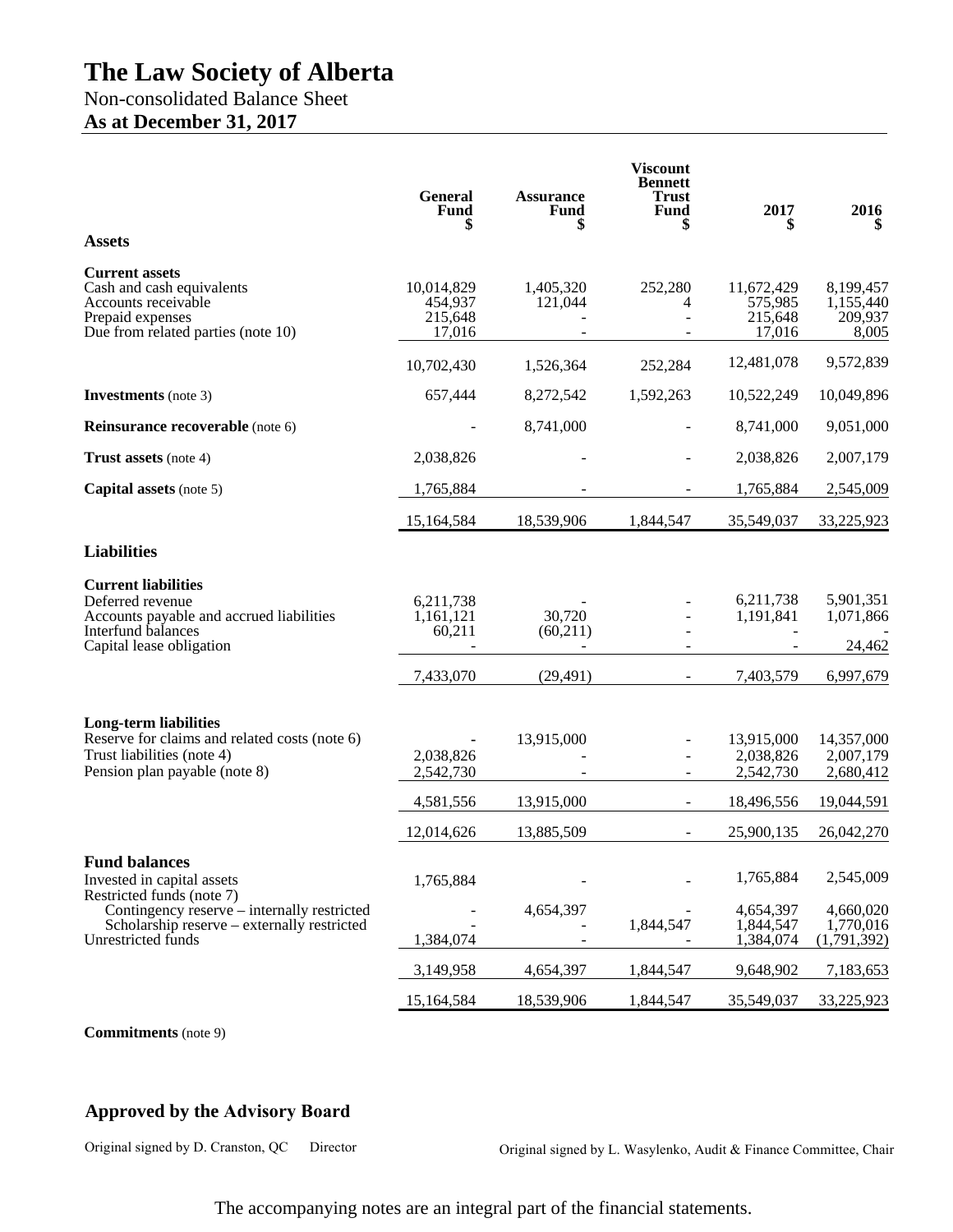Non-consolidated Statement of Revenue, Expenses and Fund Balances

# **For the year ended December 31, 2017**

|                                                                                                                                                                                                                                                                                                                                                                                                                                                                                                                                     | <b>General</b><br>Fund<br>\$                                                                                                                                                                                                                                | <b>Assurance</b><br><b>Fund</b><br>\$ | <b>Viscount</b><br><b>Bennett</b><br><b>Trust</b><br>Fund<br>S                                                                                                                                | 2017<br>S                                                                                                                                                                                                                                                                        | 2016                                                                                                                                                                                                                                                                   |
|-------------------------------------------------------------------------------------------------------------------------------------------------------------------------------------------------------------------------------------------------------------------------------------------------------------------------------------------------------------------------------------------------------------------------------------------------------------------------------------------------------------------------------------|-------------------------------------------------------------------------------------------------------------------------------------------------------------------------------------------------------------------------------------------------------------|---------------------------------------|-----------------------------------------------------------------------------------------------------------------------------------------------------------------------------------------------|----------------------------------------------------------------------------------------------------------------------------------------------------------------------------------------------------------------------------------------------------------------------------------|------------------------------------------------------------------------------------------------------------------------------------------------------------------------------------------------------------------------------------------------------------------------|
| Revenue<br>Practice fees<br>Investment income<br>Management fee (note 10)<br>Enrolment and application fees<br>Other<br>Fines and penalties                                                                                                                                                                                                                                                                                                                                                                                         | 26,279,948<br>105,758<br>3,340,475<br>577,862<br>115,127<br>25,500                                                                                                                                                                                          | 417,123                               | 73,778                                                                                                                                                                                        | 26,279,948<br>596,659<br>3,340,475<br>577,862<br>115,127<br>25,500                                                                                                                                                                                                               | 25,431,175<br>552,258<br>2,861,658<br>539,623<br>91,682<br>16,000                                                                                                                                                                                                      |
|                                                                                                                                                                                                                                                                                                                                                                                                                                                                                                                                     | 30,444,670                                                                                                                                                                                                                                                  | 417,123                               | 73,778                                                                                                                                                                                        | 30,935,571                                                                                                                                                                                                                                                                       | 29,492,396                                                                                                                                                                                                                                                             |
| <b>Expenses</b><br>Corporate costs<br>Premises operating costs<br>General corporate costs<br>Amortization<br>Departmental costs<br>Secretariat<br>Counsel<br>Trust safety<br>Conduct<br>Custodianships<br>Membership<br>Administration<br>Human resources<br>Business technology<br>Accounting<br>Professionalism & Policy<br>Investigations<br>Communications<br>Information management<br>Early intervention<br>Practice review<br>Tribunal<br>Governance<br>Provision for claims $\&$ related costs net (note 6)<br>Scholarships | 2,292,331<br>447,713<br>1,313,174<br>2,033,690<br>1,830,775<br>1,685,988<br>1,324,082<br>884,273<br>1,742,590<br>1,129,165<br>629,789<br>2,939,375<br>522,872<br>3,746,578<br>1,459,921<br>674,691<br>545,281<br>1,235,862<br>912,964<br>509,328<br>445,315 | 48,777<br>37,970<br>400,268           | 4,969<br>$\overline{a}$<br>$\overline{\phantom{a}}$<br>$\overline{a}$<br>$\overline{a}$<br>$\overline{\phantom{a}}$<br>$\overline{\phantom{a}}$<br>$\overline{a}$<br>$\overline{a}$<br>40,000 | 2,292,331<br>501,459<br>1,313,174<br>2,033,690<br>1,868,745<br>1,685,988<br>1,324,082<br>884,273<br>1,742,590<br>1,129,165<br>629,789<br>2,939,375<br>522,872<br>3,746,578<br>1,459,921<br>674,691<br>545,281<br>1,235,862<br>912,964<br>509,328<br>445,315<br>400,268<br>40,000 | 2,261,744<br>993,411<br>1,429,336<br>1,849,490<br>1,880,386<br>2,537,960<br>2,737,857<br>993,763<br>1,806,261<br>1,117,525<br>742,731<br>2,842,451<br>498,750<br>3,602,922<br>1,333,292<br>934,515<br>505,705<br>765,590<br>785,537<br>487,629<br>(229, 363)<br>20,000 |
|                                                                                                                                                                                                                                                                                                                                                                                                                                                                                                                                     | 28,305,757                                                                                                                                                                                                                                                  | 487,015                               | 44,969                                                                                                                                                                                        | 28,837,741                                                                                                                                                                                                                                                                       | 29,897,492                                                                                                                                                                                                                                                             |
| Excess of revenue over expenses for the year<br>before other items                                                                                                                                                                                                                                                                                                                                                                                                                                                                  | 2,138,913                                                                                                                                                                                                                                                   | (69, 892)                             | 28,809                                                                                                                                                                                        | 2,097,830                                                                                                                                                                                                                                                                        | (405,096)                                                                                                                                                                                                                                                              |
| Other items:<br>Unrealized gain (loss) on investments<br>Recovered costs<br>Interfund management fees                                                                                                                                                                                                                                                                                                                                                                                                                               | (4,360)<br>117,788<br>144,000                                                                                                                                                                                                                               | 208,269<br>(144,000)                  | 45,722                                                                                                                                                                                        | 249,631<br>117,788                                                                                                                                                                                                                                                               | (85,571)<br>116,348                                                                                                                                                                                                                                                    |
| Excess (deficiency) of revenue over expenses<br>for the year                                                                                                                                                                                                                                                                                                                                                                                                                                                                        | 2,396,341                                                                                                                                                                                                                                                   | (5,623)                               | 74,531                                                                                                                                                                                        | 2,465,249                                                                                                                                                                                                                                                                        | (374, 319)                                                                                                                                                                                                                                                             |
| Fund balance – beginning of year                                                                                                                                                                                                                                                                                                                                                                                                                                                                                                    | 753,617                                                                                                                                                                                                                                                     | 4,660,020                             | 1,770,016                                                                                                                                                                                     | 7,183,653                                                                                                                                                                                                                                                                        | 7,557,972                                                                                                                                                                                                                                                              |
| Fund balance – end of year                                                                                                                                                                                                                                                                                                                                                                                                                                                                                                          | 3,149,958                                                                                                                                                                                                                                                   | 4,654,397                             | 1,844,547                                                                                                                                                                                     | 9,648,902                                                                                                                                                                                                                                                                        | 7,183,653                                                                                                                                                                                                                                                              |

The accompanying notes are an integral part of the financial statements.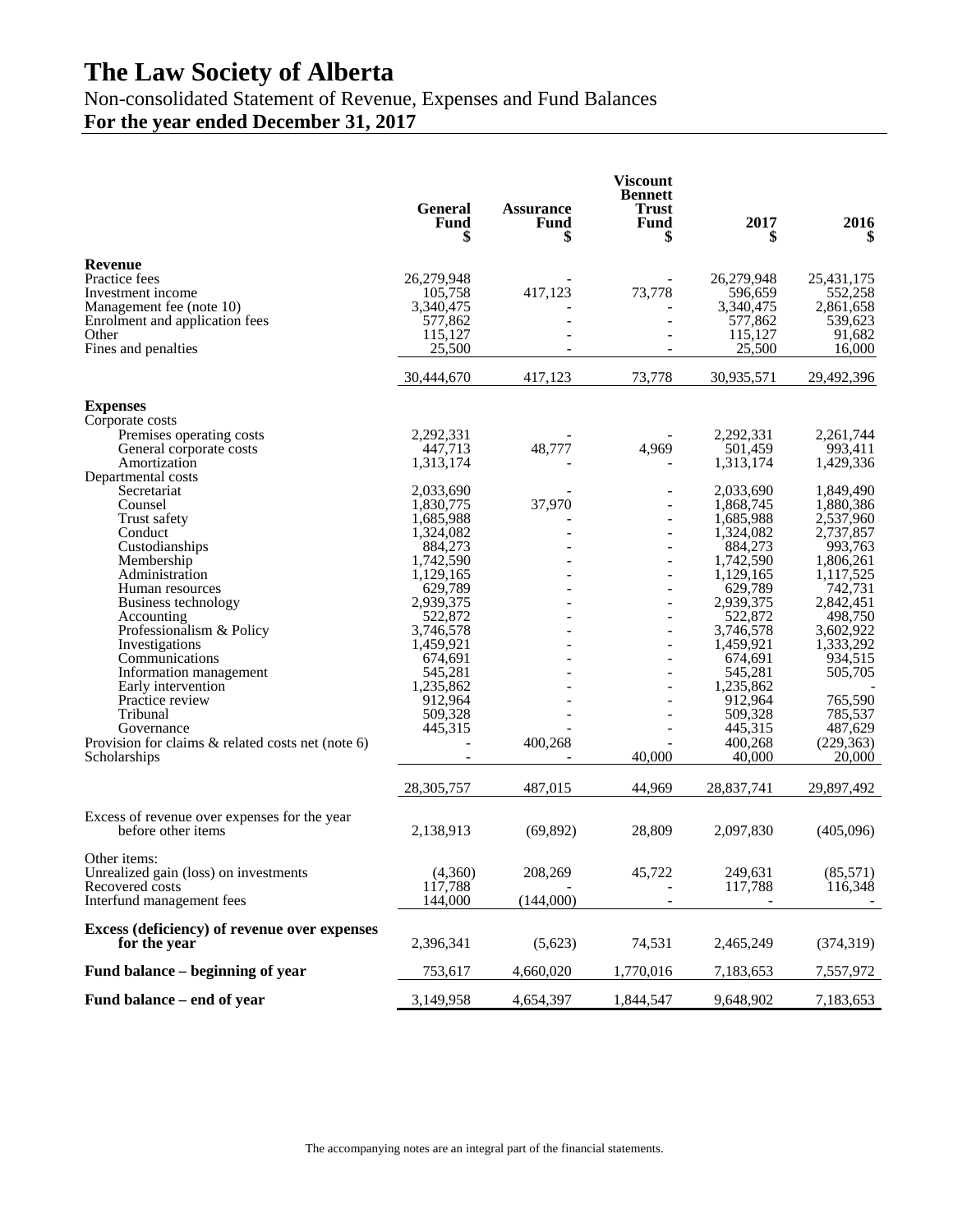# Non-consolidated Statement of Cash Flows

**For the year ended December 31, 2017**

|                                                                                                                             | <b>General</b><br>Fund<br>\$ | <b>Assurance</b><br>Fund           | <b>Viscount</b><br><b>Bennett</b><br><b>Trust</b><br>Fund<br>\$ | 2017                                             | 2016                                   |
|-----------------------------------------------------------------------------------------------------------------------------|------------------------------|------------------------------------|-----------------------------------------------------------------|--------------------------------------------------|----------------------------------------|
| Cash provided by (used in)                                                                                                  |                              |                                    |                                                                 |                                                  |                                        |
| <b>Operating activities</b><br>Excess (deficiency) of revenue over expenses for                                             |                              |                                    |                                                                 |                                                  |                                        |
| the period<br>Items not affecting cash<br>Amortization                                                                      | 2,396,341                    | (5,623)                            | 74,531                                                          | 2,465,249                                        | (374, 319)<br>1,429,336                |
| Gain on sale of investments<br>Unrealized loss (gain) on investments<br>Provision for claims $\&$ related costs (note 6)    | 1,313,174<br>4,360           | (132,088)<br>(208, 269)<br>400,268 | (19, 483)<br>(45, 722)                                          | 1,313,174<br>(151, 571)<br>(249, 631)<br>400,268 | (112, 120)<br>85,571<br>(229, 363)     |
|                                                                                                                             | 3,713,875                    | 54,288                             | 9,326                                                           | 3,777,489                                        | 799,105                                |
| Change in non-cash working capital items<br>Claims and related costs paid - net of recoveries                               | 387,208                      | 583,498                            |                                                                 | 970,706                                          | 1,600,014                              |
| (note 6)<br>(Decrease) increase in pension plan payable                                                                     | (137, 682)                   | (532, 268)                         |                                                                 | (532, 268)<br>(137, 682)                         | (264, 637)<br>303,451                  |
|                                                                                                                             | 3,963,401                    | 105,518                            | 9.326                                                           | 4,078,245                                        | 2,437,933                              |
| <b>Investing activities</b><br>Proceeds on disposal of investments<br>Purchase of investments<br>Purchase of capital assets | (17, 152)<br>(534, 123)      | 637,000<br>(666,998)               | 58,000<br>(82,000)                                              | 695,000<br>(766, 150)<br>(534, 123)              | 770,000<br>(2, 159, 865)<br>(790, 536) |
|                                                                                                                             | (551, 275)                   | (29,998)                           | (24,000)                                                        | (605, 273)                                       | (2,180,401)                            |
| Increase (decrease) in cash and cash<br>equivalents                                                                         | 3,412,126                    | 75,520                             | (14, 674)                                                       | 3,472,972                                        | 257,532                                |
| Cash and cash equivalents - beginning of<br>the year                                                                        | 6,602,703                    | 1,329,800                          | 266,954                                                         | 8,199,457                                        | 7,941,925                              |
| Cash and cash equivalents - end of the year                                                                                 | 10,014,829                   | 1,405,320                          | 252,280                                                         | 11,672,429                                       | 8,199,457                              |
| Cash and cash equivalents include:<br>Cash<br>Treasury bills                                                                | 536,251<br>9,478,578         | 67,498<br>1,337,822                | 26,819<br>225,461                                               | 630,568<br>11,041,861                            | 648,209<br>7,551,248                   |
|                                                                                                                             | 10,014,829                   | 1,405,320                          | 252,280                                                         | 11,672,429                                       | 8,199,457                              |
| Interest received                                                                                                           | 105,758                      | 133,077                            | 24,770                                                          | 263,605                                          | 266,956                                |

The accompanying notes are an integral part of the financial statements.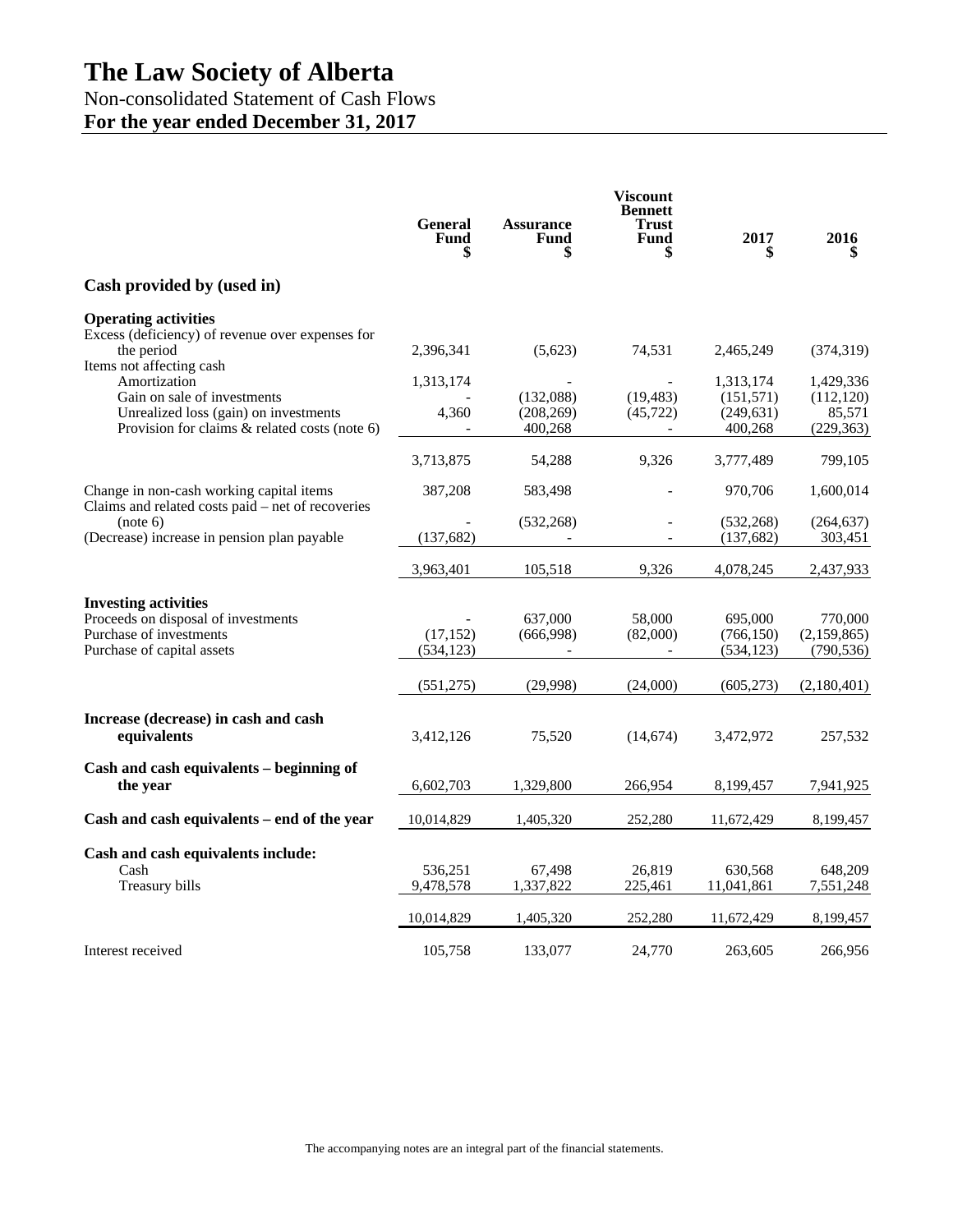Notes to Non-consolidated Financial Statements For the year ended December 31, 2017

### **1 General**

The Law Society of Alberta (the Law Society) operates under the authority of the *Legal Profession Act*, Chapter L-8, Revised Statutes of Alberta 2000. The Law Society administers programs to promote a high standard of legal services and professional conduct through governance and regulation of an independent legal profession. The financial statements of the Law Society are prepared on a non-consolidated basis (refer to Note 11 Related Party Transactions).

### **2 Summary of significant accounting policies**

#### **Basis of accounting**

These financial statements are prepared in accordance with Canadian Accounting Standards for not for profit organizations (ASNPO) as issued by the Canadian Accounting Standards Board.

#### **Use of estimates**

The preparation of the financial statements in conformity with ASNPO requires management to make estimates and assumptions that affect the reported amounts of assets and liabilities as at the date of the financial statements and the reported amounts of revenue and expenses during the reporting periods. Actual results could differ from these estimates.

#### **Fund accounting**

The Law Society has the following funds:

#### **General Fund**

The General Fund is an unrestricted fund which provides for the administration and governance of the Law Society's regulatory operations.

#### **Assurance Fund**

The Assurance Fund is a restricted fund maintained to reimburse, at the discretion of the Board, the principal amount of losses caused by a lawyer through the misappropriation or wrongful conversion of money or other property entrusted to or received by a lawyer in their professional capacity and in the course of the lawyer's legal practice.

The Assurance Fund was closed to claims for lawyer misappropriation of funds that occurred after June 30, 2014. Claims for misappropriation that occur subsequent to June 30, 2014 are covered though the Trust Safety Insurance program administered by the Alberta Lawyers Insurance Association.

#### **Viscount Bennett Trust Fund**

The Viscount Bennett Trust Fund is a restricted fund, the principal of which was gifted to the Law Society by the Right Honourable Viscount Bennett. The income generated by this fund is to be used for scholarships for law graduates, students-at-law or lawyers ordinarily resident in Alberta to support post-graduate legal studies.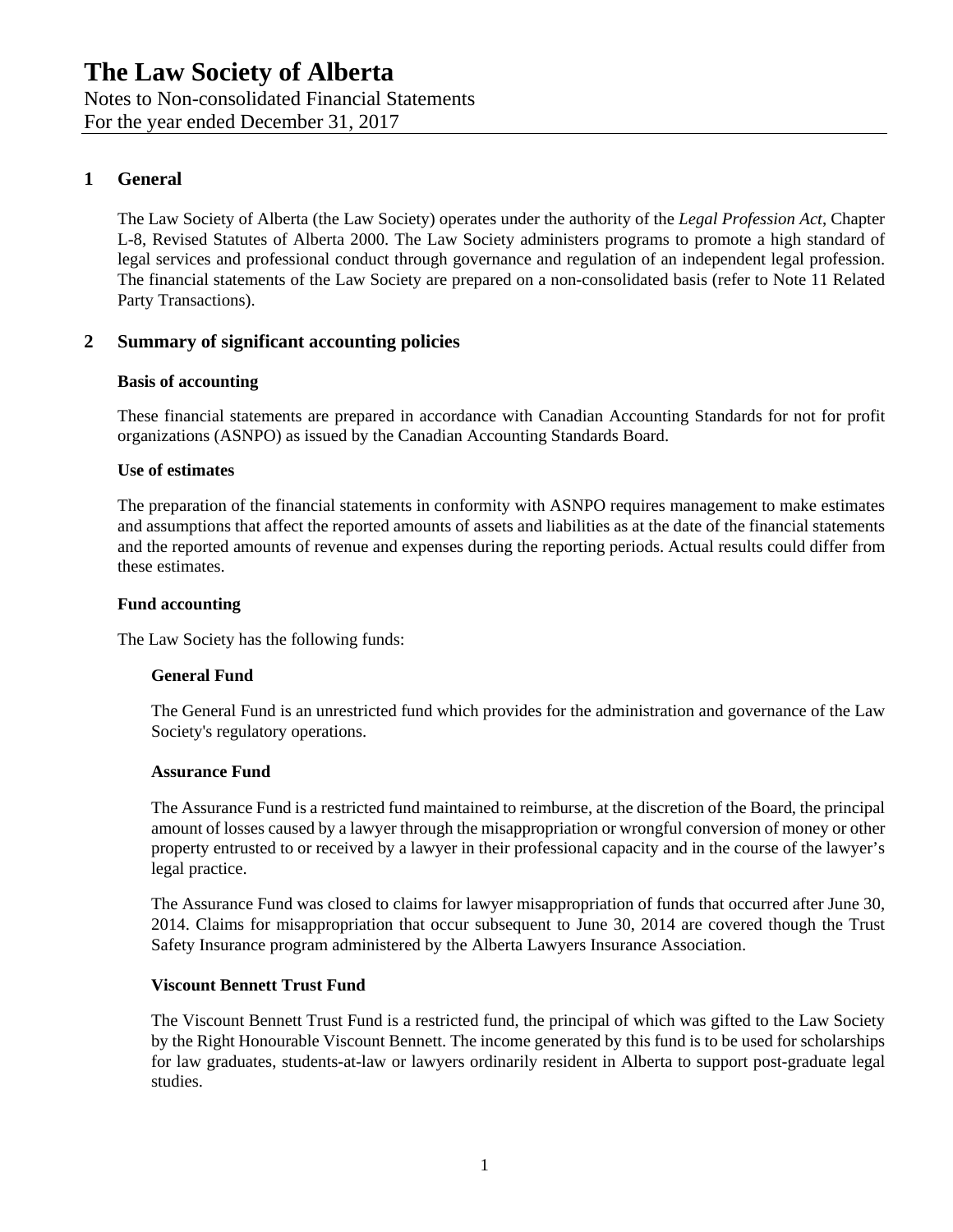Notes to Non-consolidated Financial Statements

For the year ended December 31, 2017

#### **Financial Instruments**

The Law Society initially measures financial assets and financial liabilities at cost. It subsequently measures its investments at fair value. The financial assets subsequently measured at amortized cost include cash and cash equivalents, accounts receivable and accrued interest receivable. The financial liabilities subsequently recorded at amortized cost include accounts payable and accrued liabilities.

The Law Society's investments consist of equity securities, corporate bonds, and provincial and federal government bonds. The investments in equity securities which are traded on active markets are recorded at fair value. The Law Society has elected to record the investments in bonds at fair value. Changes in fair value of the investments are recorded on the statement of revenue, expenses and fund balances. The investments which are not traded on active markets are recorded at cost.

Financial assets are tested for impairment at the end of each reporting period when there are indications that the assets may be impaired.

#### **Revenue recognition and deferred revenue**

The Law Society follows the deferral method for revenue recognition. The Law Society's membership year runs from March 15 to March 15 of the subsequent year. Amounts received or receivable from the practice fee that pertain to the membership period subsequent to the year-end are deferred and recognized as revenue in the next fiscal year.

Investment income earned on investments is recognized in the fund in which the investments are maintained.

#### **Recoveries**

Recoveries from reinsurers and other third parties are recorded as revenue when they can be reasonably estimated and collectability is reasonably assured. Otherwise, the recovery is recorded when received.

#### **Reserve and provision for claims and related costs**

The provision for claims and related costs in the Assurance Fund is based upon the change from year to year in the reinsurance recoverable and reserve for claims and related costs. The reserve value is based on the actuarially determined discounted cost of possible claims and related costs as at the end of the fiscal year.

The Law Society's actuary is engaged to provide an annual valuation of the reserve for claims and related costs for the Assurance Fund in accordance with the standards of practice adopted by the Canadian Institute of Actuaries. For the purpose of this actuarial valuation, the actuary made use of certain information contained in the Law Society's financial records.

#### **Reinsurance recoverable**

In the normal course of business, the Law Society seeks to limit exposure to losses on large trust account misappropriation claims by purchasing reinsurance. The amounts reported in the balance sheet include estimates of amounts expected to be recovered from reinsurers on incurred losses that have not yet been paid. The provision for claims and related costs has been disclosed on a gross basis with an offsetting asset reflecting the reinsurance recoverable.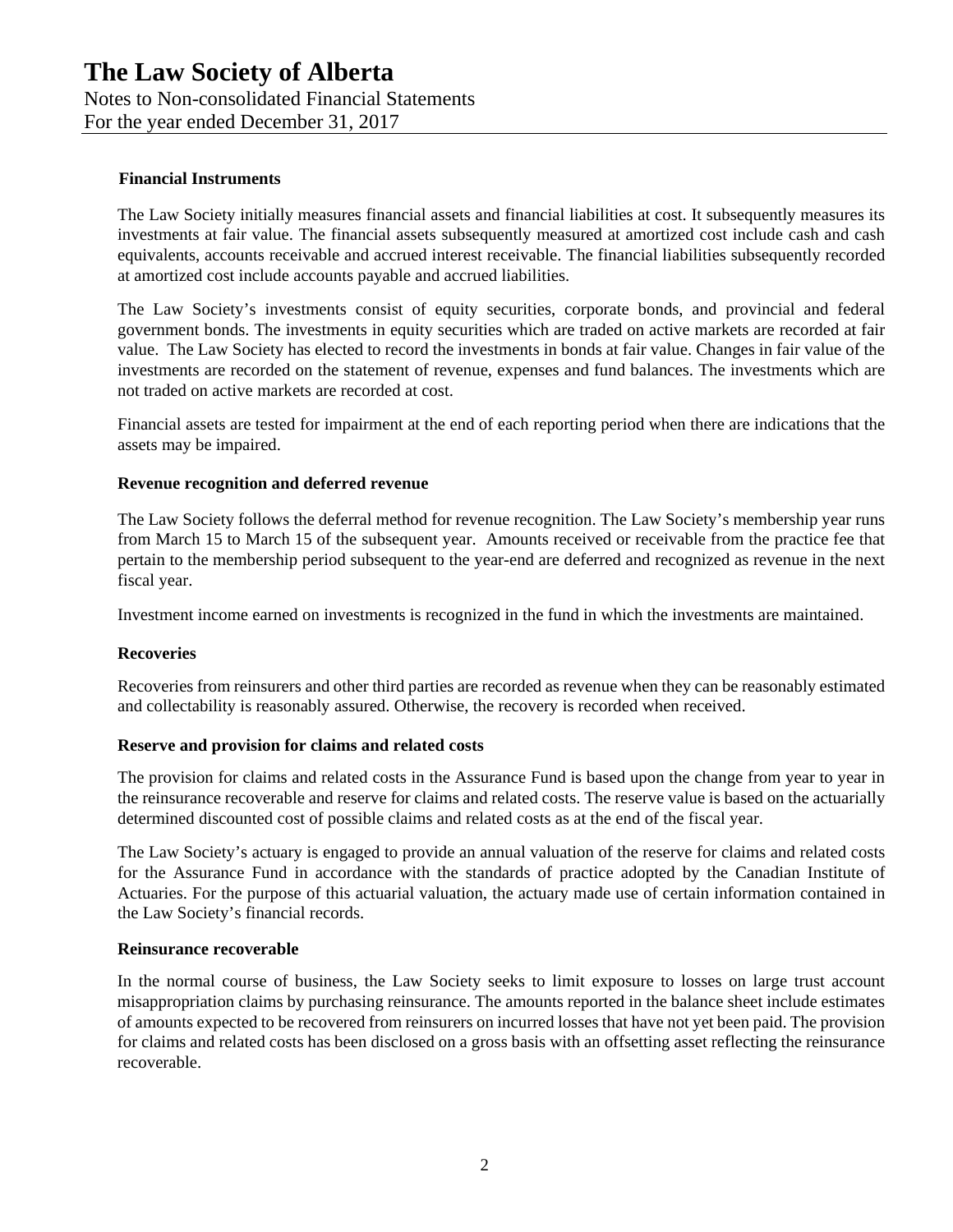Notes to Non-consolidated Financial Statements

For the year ended December 31, 2017

#### **Cash and cash equivalents**

Cash and cash equivalents include cash and short-term investments that are highly liquid and are readily convertible to known amounts of cash and are subject to insignificant risk of change in value.

#### **Investment income**

Investment income consists of interest, dividends, fund distributions, and gains and losses realized on the disposal of investments. Interest and dividends earned on investments are included as revenue on an accrual basis. The change in fair value of investments is recorded in the statement of revenue, expenses and fund balances as an unrealized gain (loss).

#### **Capital assets**

Capital assets are recorded at cost net of accumulated amortization. Amortization is calculated on a straight-line basis at the following annual rates:

| Furniture and equipment                     | 20%                                          |
|---------------------------------------------|----------------------------------------------|
| Furniture and equipment under capital lease | 20%                                          |
| Computer                                    | $33 - 1/3\%$                                 |
| Adjudicator training program                | 33-1/3%                                      |
| Leasehold improvements                      | Over lease term (ranging from 2 to 10 years) |

#### **Post-employment benefits**

The Law Society maintains pension plans which provide defined benefit and defined contribution pension benefits. Pension costs and obligations for the defined benefit pension plans are determined using the projected benefit method and are charged to the statement of revenue, expense and fund balances based upon an actuarial valuation.

Pension plan assets of the registered pension plan (RPP) are measured at fair value and the expected return on pension plan assets is determined using market related values. The supplemental retirement plan (SRP) is an unfunded plan and does not hold any assets. The Law Society recognizes past service costs and actuarial gains and losses in the period they arise within re-measurements and other items. The Law Society measures the defined benefit obligation as of the balance sheet date using the most recently completed actuarial valuation prepared for accounting purposes. In the years between valuations, the Law Society uses a roll-forward technique to estimate the accrued benefit obligation.

#### **Income taxes**

The Law Society meets the qualifications of a non-profit organization as defined in the *Income Tax Act* and, as such, is exempt from income taxes.

#### **Donated services**

A portion of the Law Society's work is dependent on the service of many volunteers, particularly the significant contribution of the Board and committees of the Board. These services are not normally purchased by the Law Society. Due to the difficulty in determining their fair value, donated services are not recognized in these financial statements.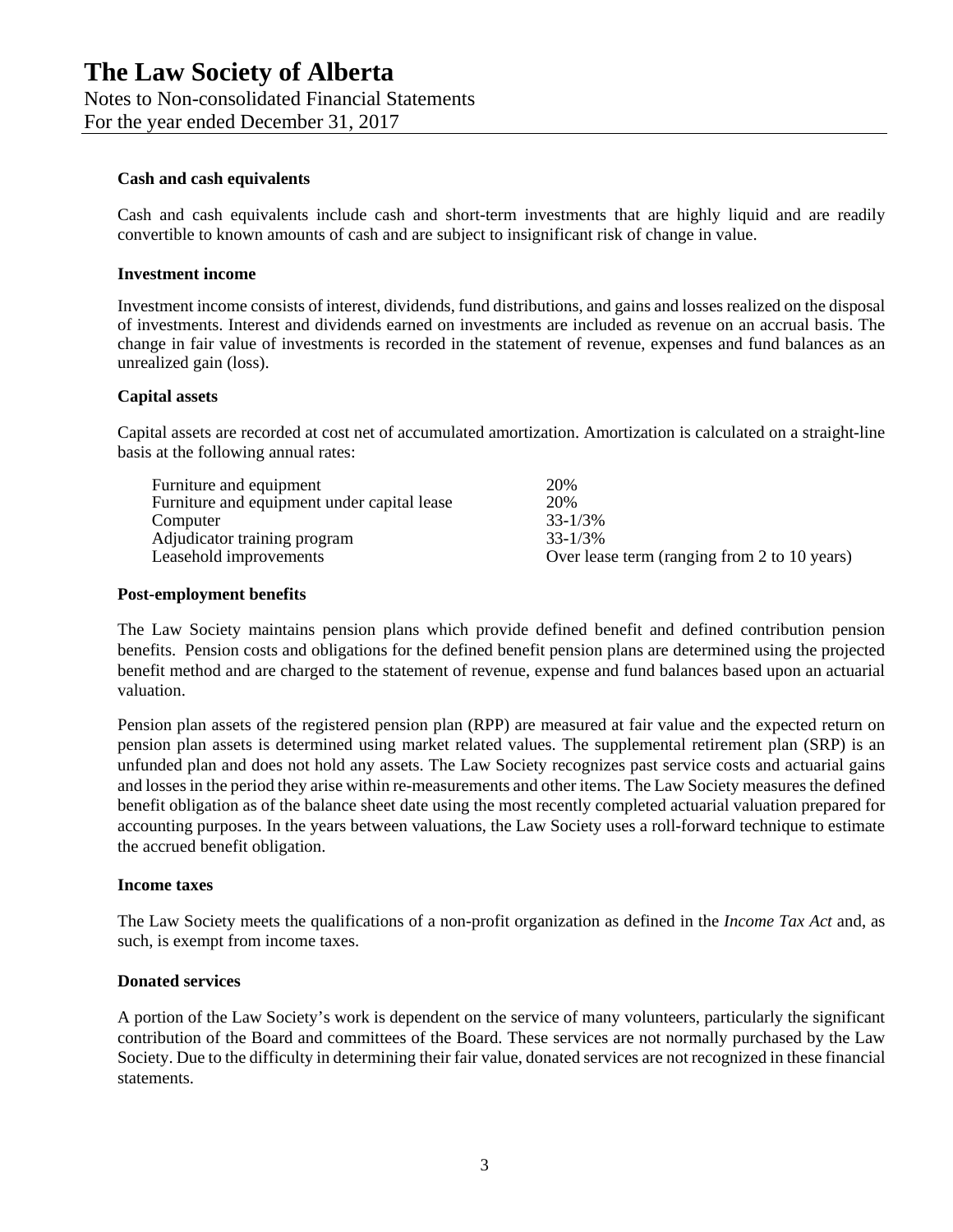Notes to Non-consolidated Financial Statements For the year ended December 31, 2017

### **3 Investments**

The Law Society's investments are governed by a Statement of Investment Policies and Goals approved by the Board and managed under contract with an investment manager. The Law Society's investments are carried at fair market value, subject to normal market fluctuations, and the statement of revenue, expenses, and fund balances reports both realized and unrealized gains and losses on investments. The Law Society's investments consist of bonds and equity investments at December 31, 2017 as follows:

|                                                 | 2017<br>\$ | 2016<br>\$ |
|-------------------------------------------------|------------|------------|
| <b>Bonds denominated in Canadian dollars:</b>   |            |            |
| Corporate                                       | 2,740,608  | 2,391,935  |
| Provincial government                           | 1,448,408  | 1,727,851  |
| Federal government                              | 2,147,530  | 1,992,255  |
| T-Bills                                         | 13,335     | 36,894     |
|                                                 | 6,349,881  | 6,148,935  |
| <b>Equities denominated in Canadian dollars</b> | 4,172,368  | 3,900,961  |
|                                                 | 10,522,249 | 10,049,896 |

#### **4 Trust assets and liabilities**

The *Legal Profession Act* provides that lawyers' trust funds which cannot be disbursed to clients must be forwarded to the Law Society. In 2017, approximately \$413,000 (2016 – \$422,000) was received. The Law Society holds the funds in trust for five years, refunds amounts to claimants as appropriate, and forwards any unclaimed funds, plus interest earned, less an administration fee to the Alberta Law Foundation. The administration fee is set at 2.5% of the principal and 10% of the income on the funds forwarded in each year. Amounts forwarded to the Alberta Law Foundation during the 2017 fiscal period totalled approximately \$347,200  $(2015 - $154,300)$ .

#### **5 Capital assets**

|                              |            |                                         | 2017             | 2016       |
|------------------------------|------------|-----------------------------------------|------------------|------------|
|                              | Cost<br>\$ | <b>Accumulated</b><br>amortization<br>D | <b>Net</b><br>\$ | <b>Net</b> |
| Furniture and equipment      | 760,918    | 569,152                                 | 191,766          | 325,170    |
| Computer                     | 3,351,905  | 2,551,117                               | 800,788          | 1,155,742  |
| Leasehold improvements       | 1,820,900  | 1,180,445                               | 640,455          | 915,436    |
| Adjudicator training program | 243,911    | 111,036                                 | 132,875          | 148,661    |
|                              | 6,177,634  | 4,411,750                               | 1,765,884        | 2,545,009  |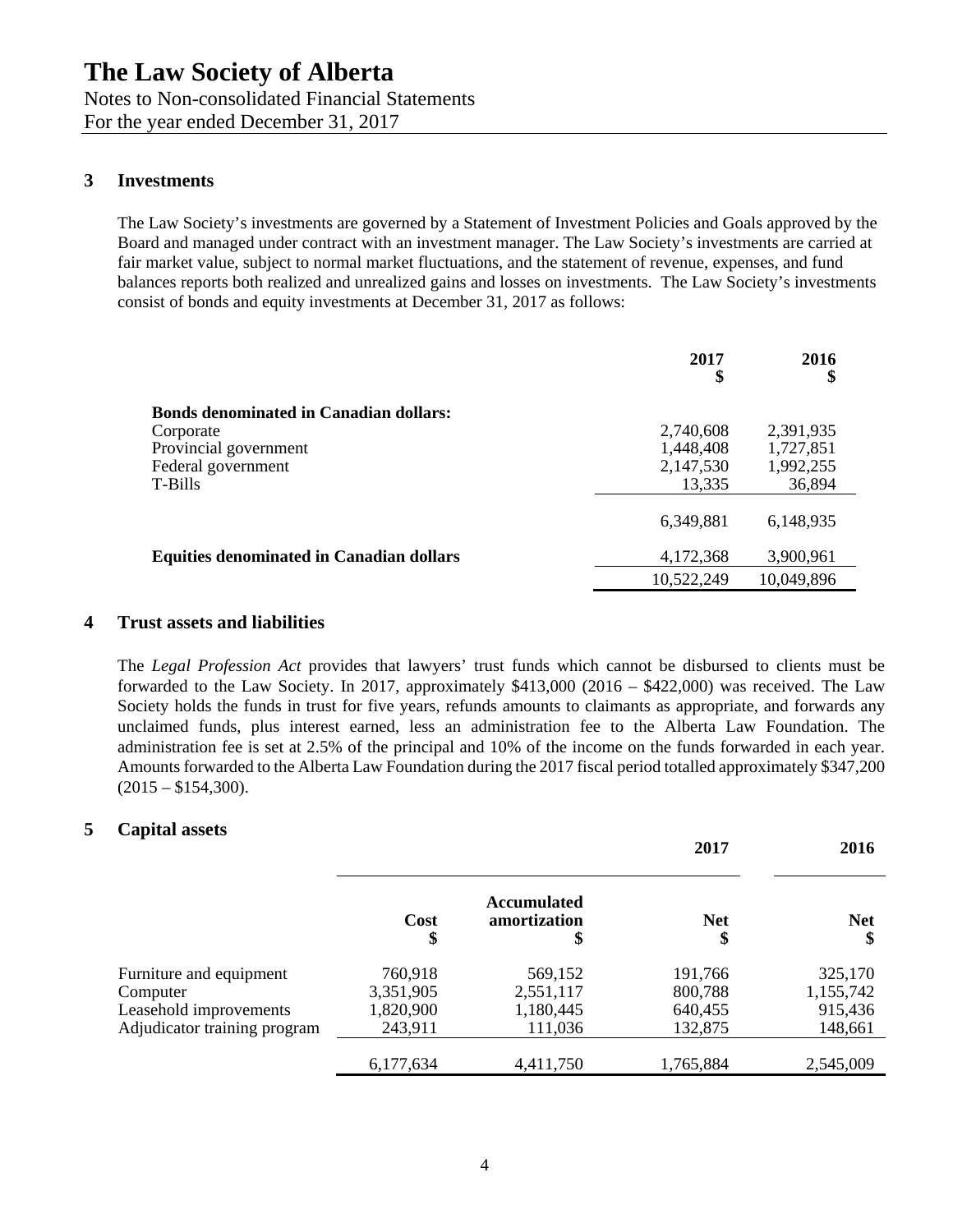Notes to Non-consolidated Financial Statements

For the year ended December 31, 2017

### **6 Reinsurance recoverable and reserve for claims and related costs**

The change in the reinsurance recoverable is summarized as follows:

|                                               | 2017      | 2010      |
|-----------------------------------------------|-----------|-----------|
| Reinsurance recoverable – beginning of period | 9,051,000 | 6,600,000 |
| (Decrease) Increase due to claims experience  | (310,000) | 2,451,000 |
| Reinsurance recoverable – end of period       | 8,741,000 | 9,051,000 |

**2017**

**2016**

The change in the reserve for claims and related costs is summarized as follows:

|                                                                                                                                                                                | 2017<br>\$                                      | 2016<br>\$                                     |
|--------------------------------------------------------------------------------------------------------------------------------------------------------------------------------|-------------------------------------------------|------------------------------------------------|
| Reserve for claims and related costs – beginning of period                                                                                                                     | 14,357,000                                      | 12,400,000                                     |
| Claims paid<br>Related costs paid and accrued<br>Recoveries from members and third parties                                                                                     | (336, 624)<br>(200, 444)<br>4,800<br>(532, 268) | (533,082)<br>(230,093)<br>498,538<br>(264,637) |
| (Decrease) Increase due to claims experience                                                                                                                                   | 90,268                                          | 2,221,637                                      |
| Reserve for claims and related costs – end of period                                                                                                                           | 13,915,000                                      | 14,357,000                                     |
| Case reserves (indemnity and external expenses)<br>Incurred but not reported claim reserve (indemnity and external<br>expenses)<br>Provision for internal claim administration | 7,588,000<br>4,917,000<br>35,000                | 10,180,000<br>2,638,000<br>37,000              |
| Provision for adverse deviation<br><b>Reserve for claims and related costs</b>                                                                                                 | 1,375,000<br>13,915,000                         | 1,502,000<br>14,357,000                        |

The portion of the reserve for claims and related costs expected to be paid within the next fiscal year cannot be reasonably determined and therefore has not been included in current liabilities.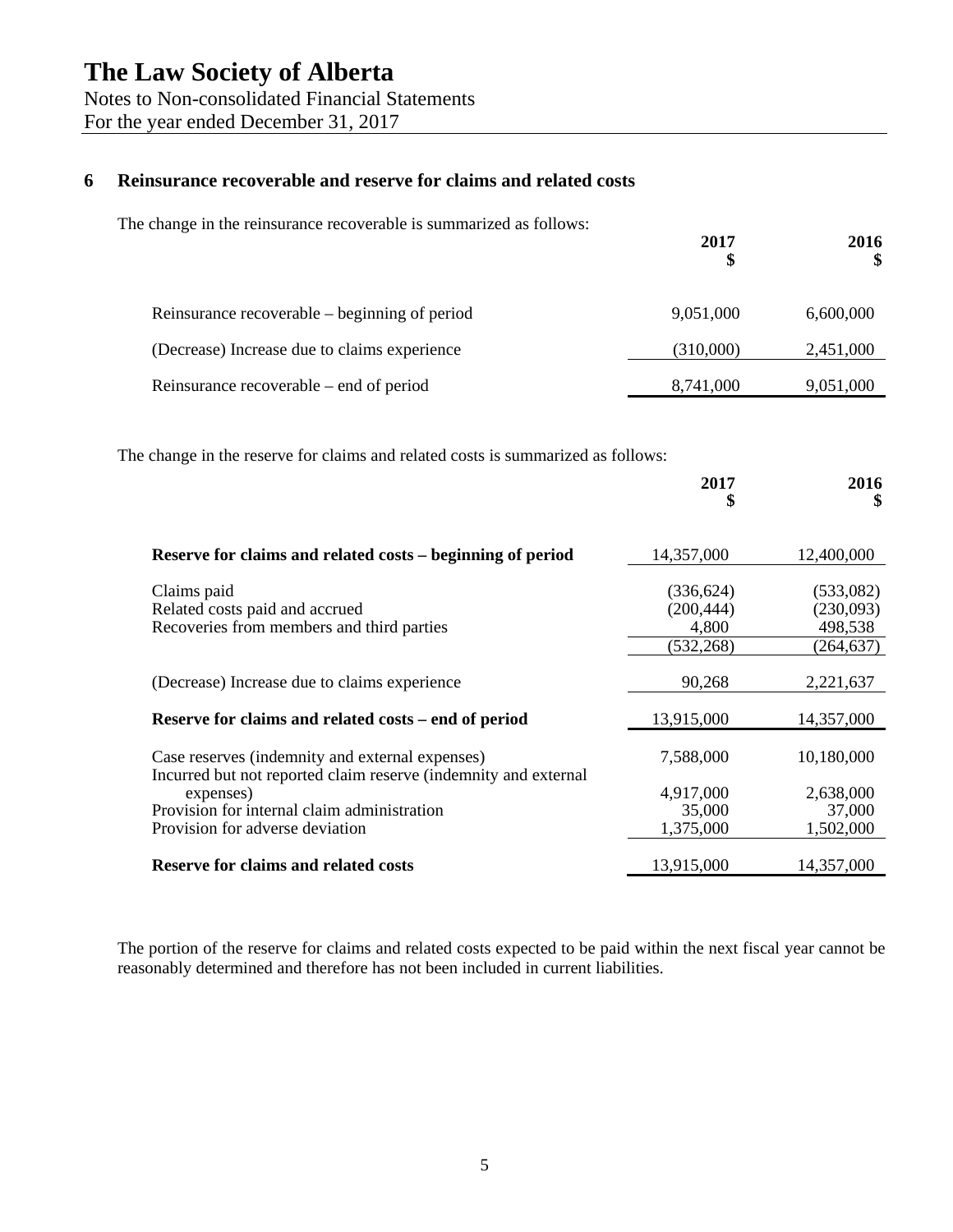### Notes to Non-consolidated Financial Statements

For the year ended December 31, 2017

In summary, the net exposure is summarized as follows:

|                                                                                                             | 2017<br>\$                        | 2016<br><sup>\$</sup>             |
|-------------------------------------------------------------------------------------------------------------|-----------------------------------|-----------------------------------|
| Reserve for claims and related costs – beginning of period<br>Reinsurance recoverable – beginning of period | 14,357,000<br>(9,051,000)         | 12,400,000<br>(6,600,000)         |
| Net exposure – beginning of period                                                                          | 5,306,000                         | 5,800,000                         |
| Claims paid<br>Related costs paid and accrued<br>Recoveries from members and third parties                  | (336, 624)<br>(200, 444)<br>4,800 | (533,082)<br>(230,093)<br>498,538 |
|                                                                                                             | 4,773,732                         | 5,535,363                         |
| Provision for claims and related costs                                                                      | 400,268                           | (229, 363)                        |
| Net exposure $-$ end of period                                                                              | 5,174,000                         | 5,306,000                         |
| Reserve for claims and related costs – end of period<br>Reinsurance recoverable – end of period             | 13,915,000<br>(8,741,000)         | 14,357,000<br>(9,051,000)         |
| Net exposure $-$ end of period                                                                              | 5,174,000                         | 5,306,000                         |

The discount rate applied by the actuary at December 31, 2017 is  $1.85\%$  (2016 – 2.40%). The undiscounted reserve balance at December 31, 2017 is \$12.813 million (2016 – \$13.46 million).

Claims which occurred between November 1, 2001 and October 31, 2007 are insured by a \$10,000,000 indemnity bond with the Law Society retaining the first \$1,000,000 in claims losses. Claims which occurred between November 1, 2007 and June 30, 2014 are insured by an indemnity bond of \$10,000,000 with a \$1,500,000 retention. Claims for trust fund misappropriation that occur subsequent to June 30, 2014 are covered though the Trust Safety Insurance program administered by the Alberta Lawyers Insurance Association.

### **7 Restricted funds**

#### **Contingency reserve**

The Contingency reserve is for future liabilities that may arise as a result of significant adverse claims experience. In the current period, expenses exceeded revenue of the Assurance Fund by \$5,623 and this amount, therefore, reduced the reserve (2016 – revenue exceeded expenses by \$305,959).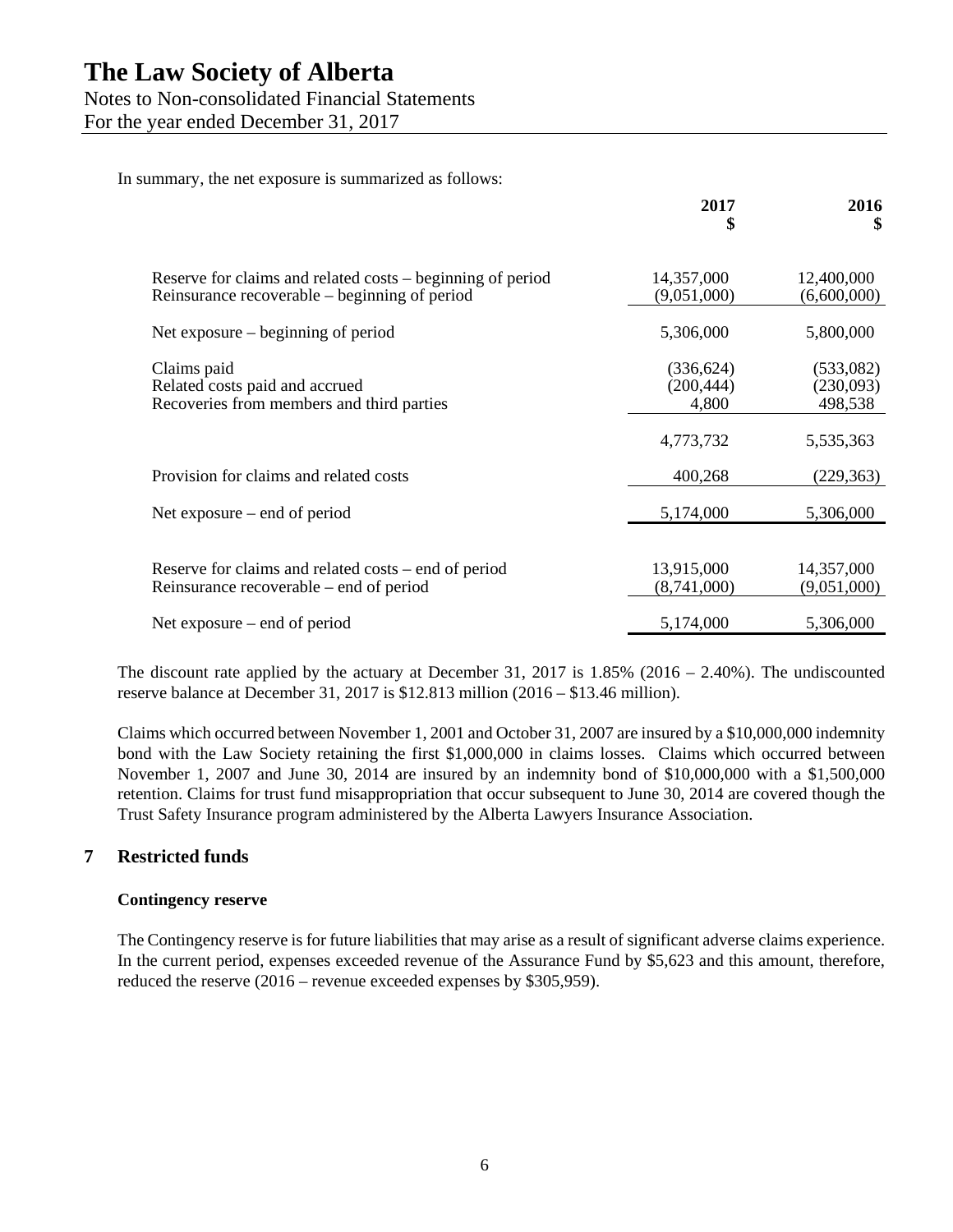Notes to Non-consolidated Financial Statements For the year ended December 31, 2017

#### **Scholarship reserve**

In the current period, revenue exceeded expenses by \$74,531 and this amount was, therefore, added to the reserve (2016 – revenue exceeded expenses by \$30,703).

#### **8 Pension plan**

|                                                                                             | 2017                 | 2016                 |
|---------------------------------------------------------------------------------------------|----------------------|----------------------|
| Registered pension plan accrued liability<br>Supplemental retirement plan accrued liability | 472.593<br>2,070,137 | 729,744<br>1,950,668 |
|                                                                                             | 2,542,730            | 2,680,412            |

#### **a) Registered pension plan**

The Law Society provides a non-contributory defined benefit pension plan to eligible management employees based on earnings and years of service. The defined benefit pension plan was closed to management employees commencing employment after May 31, 2006.

As of December 31, 2017, and on advice of the actuary, the details of the pension plan are as follows:

|                                                    | 2017<br>\$ | 2016<br>\$ |
|----------------------------------------------------|------------|------------|
| <b>Reconciliation of fair value of plan assets</b> |            |            |
| Fair value of plan assets – beginning of period    | 3,552,716  | 3,533,425  |
| Law Society contributions during period            | 76,680     | 74,580     |
| Actual return on plan assets                       | 284,440    | 123,502    |
| Less benefits paid during period to retirees       | (180, 222) | (178, 791) |
|                                                    |            |            |
| Fair value of plan assets – end of period          | 3,733,614  | 3,552,716  |
| Reconciliation of the accrued benefit obligation   |            |            |
| Accrued benefit obligation – beginning of period   | 4,282,460  | 4,166,311  |
| Current service cost                               | 124,749    | 122,140    |
| Interest on accrued benefit obligation             | 157,425    | 159,312    |
| Actuarial (gain) loss during period                | (178,205)  | 13,488     |
| Less benefits paid during period to retirees       | (180, 222) | (178,791)  |
| Accrued benefit obligations – end of period        | 4,206,207  | 4,282,460  |
| <b>Plan deficit</b>                                | (472, 593) | (729.744)  |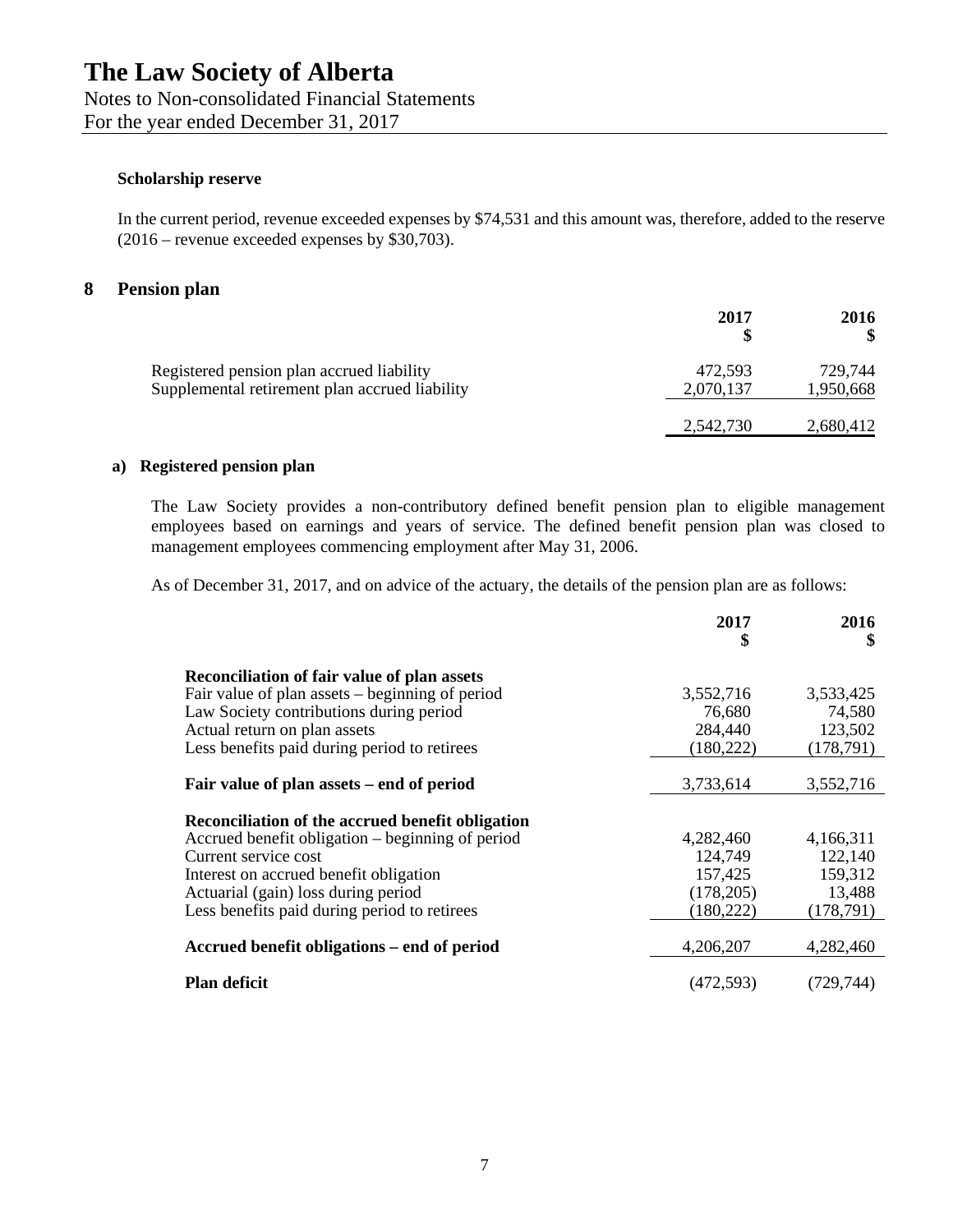## Notes to Non-consolidated Financial Statements

For the year ended December 31, 2017

|                                               | 2017<br>\$ | 2016       |
|-----------------------------------------------|------------|------------|
| <b>Pension cost</b>                           |            |            |
| Current service cost                          | 124,749    | 122,140    |
| Finance cost                                  | 27,890     | 25,281     |
| Re-measurements and other items               | (333, 110) | 24,017     |
| Pension cost recognized during period         | (180, 471) | 171,438    |
| <b>Accrued benefit asset</b>                  |            |            |
| Beginning balance – Accrued benefit liability | (729, 744) | (632, 886) |
| Plus contributions in the period              | 76,680     | 74,580     |
| Less pension cost recognized during period    | 180,471    | (171, 438) |
| Ending balance – Accrued benefit liability    | (472.593)  | (729.744)  |

#### **Plan assets**

The plan assets are invested in a balanced fund that consists of the following asset mix:

|                                                             | 2017  | 2016  |
|-------------------------------------------------------------|-------|-------|
| Fixed income                                                | 30.5% | 34%   |
| Foreign equities                                            | 44.0% | 44%   |
| Canadian equity                                             | 16.5% | 16%   |
| Cash and cash equivalents                                   | 9.0%  | 6%    |
|                                                             | 100%  | 100%  |
| <b>Assumptions</b>                                          |       |       |
| The actuary used the following rates in their calculations: |       |       |
|                                                             | 2017  | 2016  |
| Discount rate $-$ beginning of period                       | 3.70% | 3.85% |
| Discount rate $-$ end of period                             | 3.35% | 3.70% |
| Expected long-term rate of return on plan assets            | 3.35% | 3.70% |
| Rate of compensation increase                               | 3.50% | 3.50% |

#### **b) Supplemental Retirement Plan**

The Law Society provides to eligible management employees a non-funded Supplemental Retirement Plan (SRP). The SRP is based on earnings and years of service, and has been implemented to top-up the pension payments for those whose earnings are above the Canada Revenue Agency maximum. The SRP was closed to management employees commencing employment after May 31, 2006.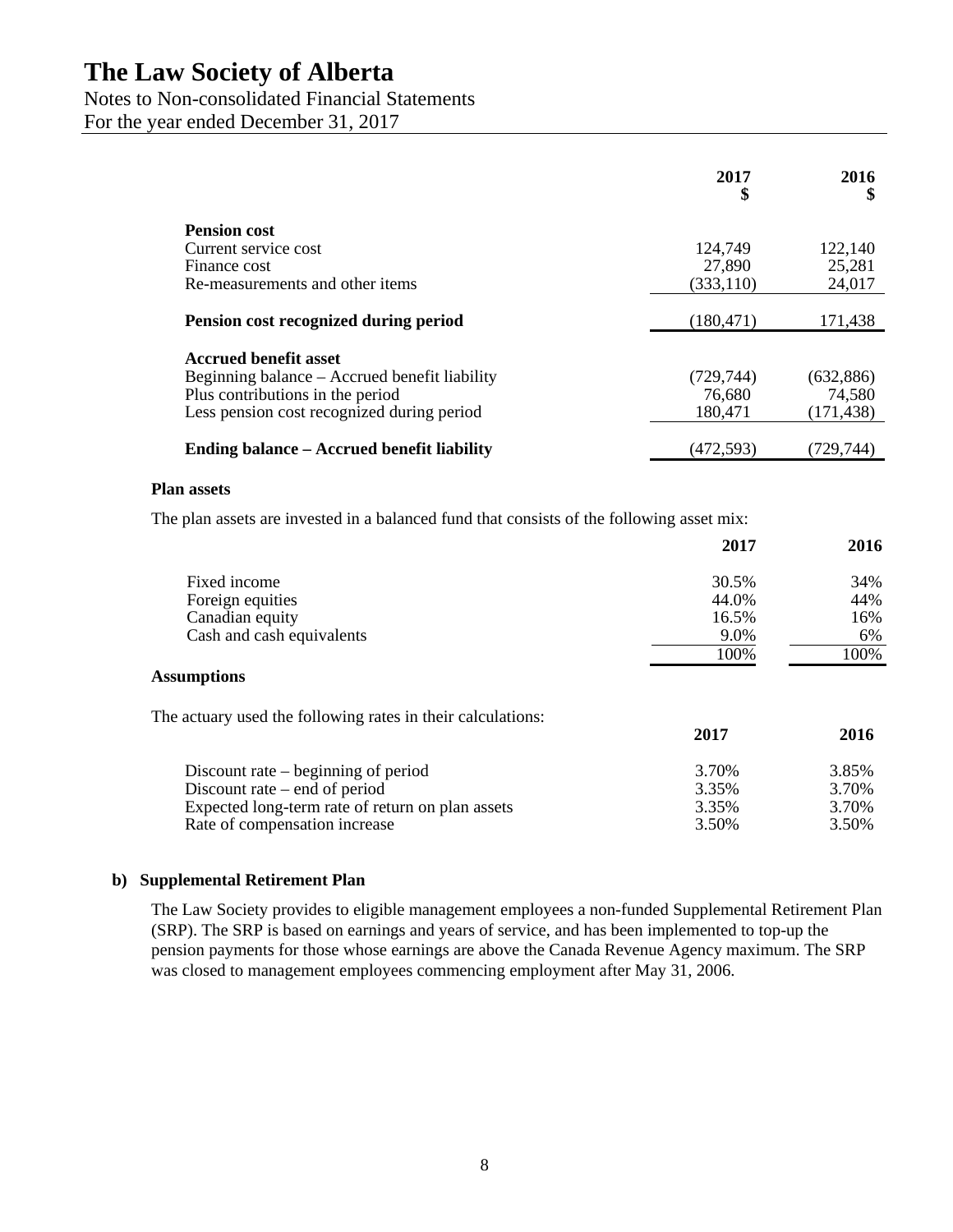#### Notes to Non-consolidated Financial Statements

For the year ended December 31, 2017

|                                                                                                                                | 2017<br>\$                      | 2016<br>\$                   |
|--------------------------------------------------------------------------------------------------------------------------------|---------------------------------|------------------------------|
| Reconciliation of the accrued benefit obligation<br>Accrued benefit obligation – beginning of period<br>Current service cost   | 1,950,668<br>94,811             | 1,744,075<br>87,262          |
| Interest on accrued benefit obligation<br>Actuarial (gain) loss during period<br>Less benefits paid during period for retirees | 73,426<br>(21,601)<br>(27, 167) | 68,308<br>77,975<br>(26,952) |
| Accrued benefit obligation – end of period                                                                                     | 2,070,137                       | 1,950,668                    |
| <b>Pension cost</b><br>Current service cost<br>Interest cost on accrued benefit obligation<br>Net actuarial (gains) losses     | 94,811<br>73,426<br>(21,601)    | 87,262<br>68,308<br>77,975   |
| Pension cost recognized during period                                                                                          | 146,636                         | 233,545                      |
| <b>Accrued benefit liability</b><br>Beginning balance – accrued benefit liability                                              | (1,950,668)                     | (1,744,075)                  |
| Plus contributions in the period<br>Less pension cost recognized during period                                                 | 27,167<br>(146, 636)            | 26,952<br>(233, 545)         |
| <b>Ending balance – Accrued benefit liability</b>                                                                              | (2,070,137)                     | (1,950,668)                  |

#### **9 Commitments**

The Law Society is committed to leased office space and equipment until 2021. In addition, the Law Society has annual funding commitments to related organizations. Future minimum lease payments and funding commitments are as follows: **\$**

| D         |
|-----------|
| 4,168,241 |
| 2,251,047 |
| 603,556   |
| 50.417    |
|           |

#### **10 Related party transactions**

The Alberta Lawyers Insurance Association (the Association) is a wholly-owned subsidiary of the Law Society. Share capital of \$20 consists of four common shares; three shares issued to the Law Society and one share issued to the person who holds the office of Executive Director of the Law Society, as bare trustee for the Law Society.

The Association administers a program under which active members of the Law Society in private practice (insured lawyers) have mandatory coverage for errors and omissions (or Professional Liability Insurance) of \$1,000,000 per occurrence, with an annual aggregate limit of \$2,000,000. Effective July 1, 2014 the Association also administers a program under which insured lawyers have mandatory coverage for misappropriation from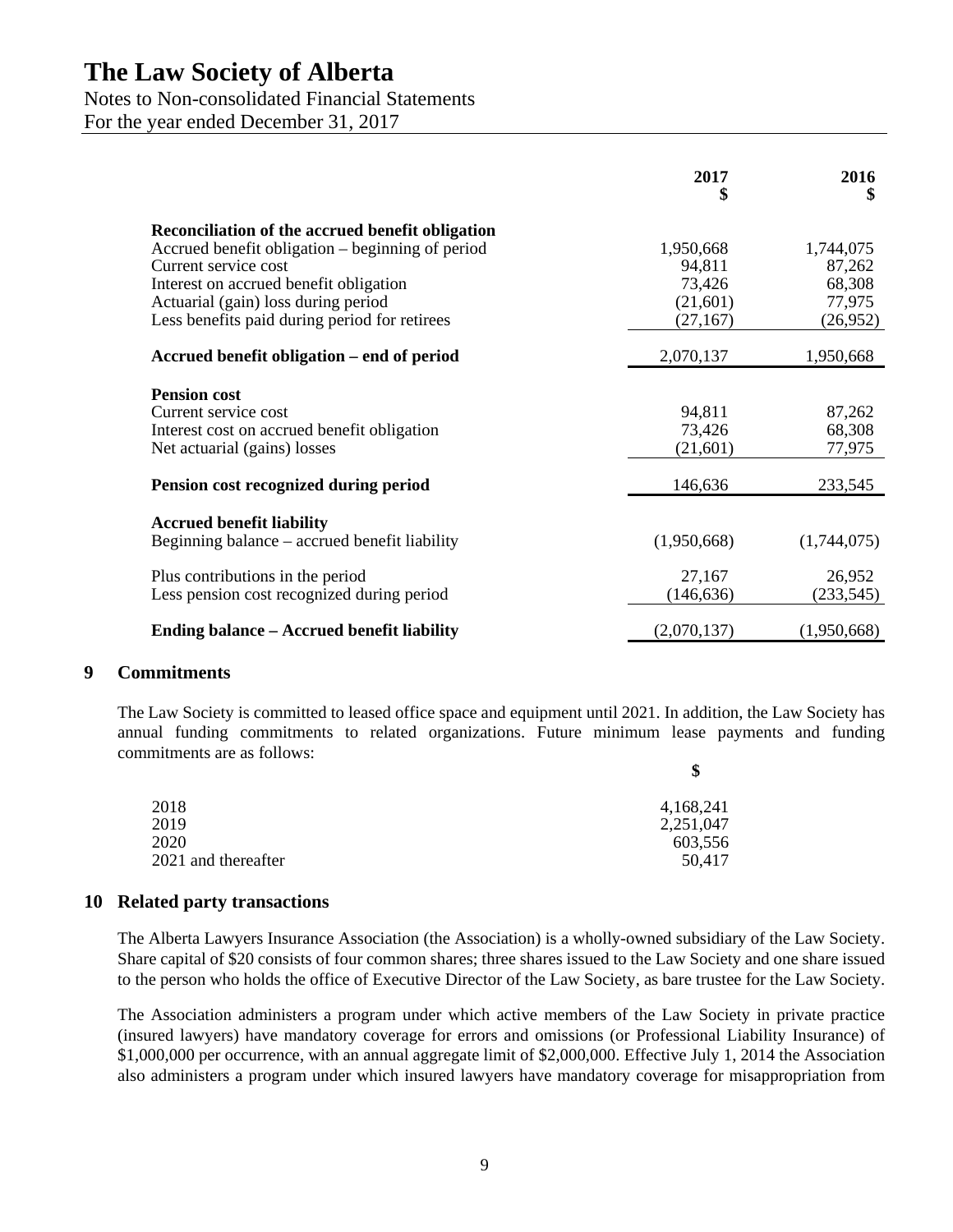lawyer trust accounts (or Trust Safety Insurance) of \$5,000,000 per occurrence, with a profession-wide annual aggregate limit of \$25,000,000.

The Alberta Lawyers Insurance Exchange (the Exchange) was created effective July 1, 2014. The Exchange is a reciprocal insurance exchange through which the Law Society, the Association and insured lawyers have entered into agreements of mutual indemnification. The Exchange provides the Association with group coverage for Professional Liability and Trust Safety Insurance subject to a deductible of \$500,000 for each claim.

The Law Society does not consolidate, in its financial statements, the results of the Association. A summary of the Association's financial information for the year ended December 31, 2017 is as follows:

|                                                                              | 2017<br>\$                     | 2016<br>\$                     |
|------------------------------------------------------------------------------|--------------------------------|--------------------------------|
| Assets<br>Liabilities                                                        | 142,471,898<br>(118, 168, 611) | 133,990,470<br>(106, 729, 925) |
| Net assets                                                                   | 24,303,287                     | 27,260,545                     |
| Revenue<br>Expenses                                                          | 37,414,147<br>(37, 553, 970)   | 34,480,455<br>(42,938,192)     |
| Excess (deficiency) of revenue over expenses before the following:           | (139, 823)                     | (8,457,737)                    |
| Unrealized gain (loss) on fair market value of investments                   | 1,182,565                      | (2,158,843)                    |
| (Deficiency) excess of revenue over expenses                                 | 1,042,742                      | (10,616,580)                   |
| Cash flows from operating activities<br>Cash flows from investing activities | 2,896,570<br>(932, 162)        | 1,422,437<br>(683, 894)        |
| Increase (decrease) in cash and cash equivalents                             | 1,964,408                      | 738,543                        |

During the year the Law Society received \$3,040,000 from the Association for management fees (2016 – \$2,674,000) and \$303,475 (2016 - \$187,700) for risk management fees. As at December 31, 2017, \$15,483 was due from the Association (2016 – \$8,005) and is non-interest bearing and due on demand. These transactions are in the normal course of operations and are measured at the amount of consideration established and agreed to by the related parties.

The elected Board of the Law Society include lawyers drawn from law firms across the province. These law firms may at times be engaged by the Law Society in the normal course of business. During the year expenses of \$233,912 were incurred with these law firms (2016 - \$536,776). Board members are not involved in the retention of these firms.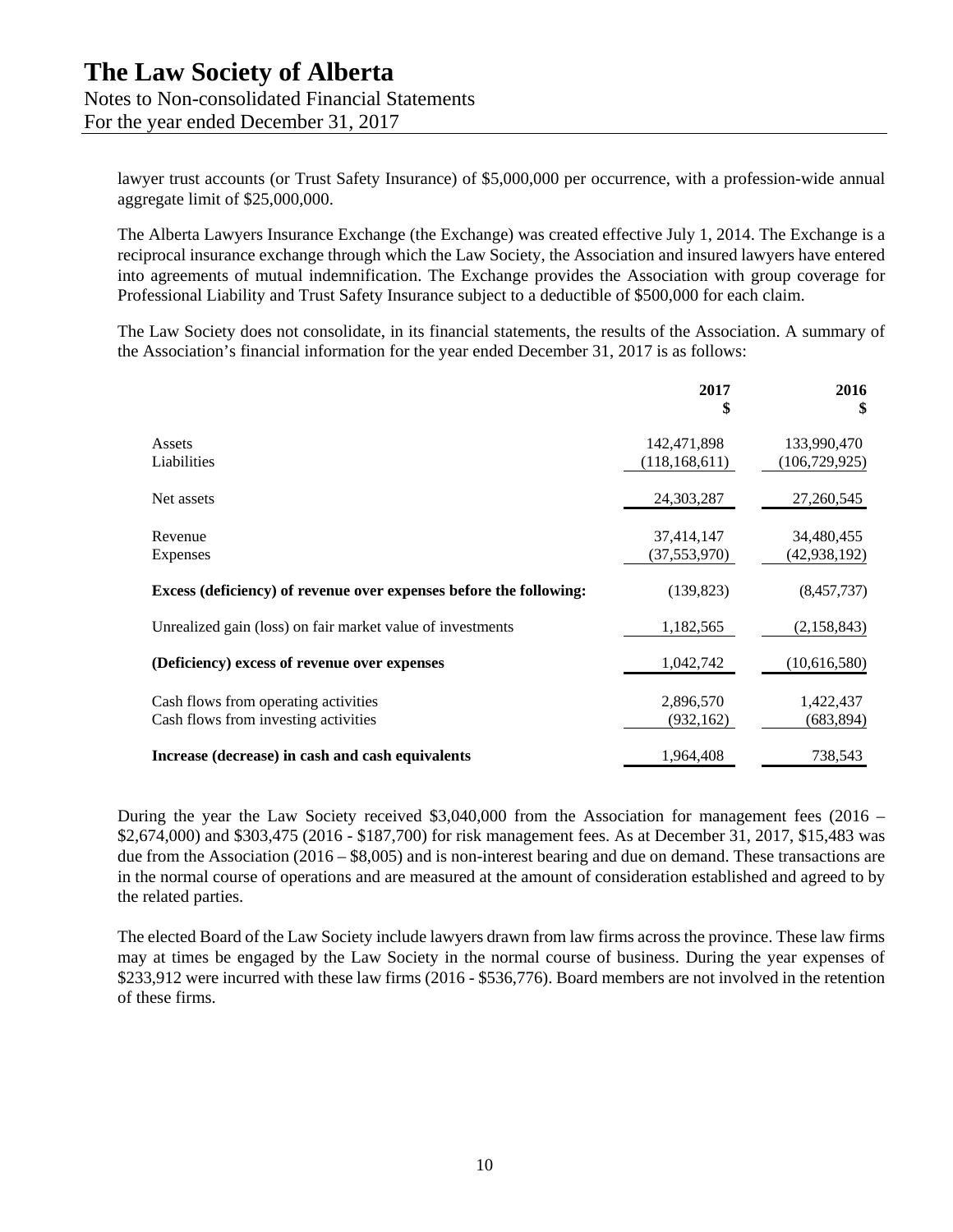## **11 Financial instruments**

#### **Interest rate risk**

The Law Society is exposed to interest rate risk on its investments. The Law Society manages the interest rate risk on bonds by engaging an investment manager who is guided by the Statement of Investment Policies and Goals designed to mitigate interest rate risk.

Included in investments are bonds in the amount of \$6,349,881. The maturity dates and interest rates are as follows:

|                                                                                                | <b>December 31, 2017</b>                              |                                         | <b>December 31, 2016</b>                              |                                     |
|------------------------------------------------------------------------------------------------|-------------------------------------------------------|-----------------------------------------|-------------------------------------------------------|-------------------------------------|
| Maturity date from balance sheet date                                                          | Range                                                 | <b>Interest rate Market value</b><br>\$ | Range                                                 | <b>Interest rate Market value</b>   |
| Within five years<br>Greater than five years but less than ten years<br>Greater than ten years | $1.25 - 7.56\%$<br>$1.00 - 4.86\%$<br>$2.80 - 4.65\%$ | 2,070,849<br>2,774,750<br>1,504,282     | $0.87 - 5.65\%$<br>$1.50 - 7.56\%$<br>$1.00 - 4.65\%$ | 1,518,787<br>3,135,957<br>1,494,191 |
|                                                                                                |                                                       | 6,349,881                               |                                                       | 6,148,935                           |

#### **Price risk**

The investments of the Law Society are subject to price risk because changing interest rates impact the market value of the interest bearing investments, general economic conditions affect the market value of equity investments and currency exchange rates impact the market value of the investments denominated in currencies other than the Canadian dollar. The risk is managed by engaging an investment manager for the long-term portfolio investments and by investing other funds in short term fixed rate securities with high credit ratings.

#### **Credit risk**

The Law Society is not exposed to significant credit risk on any of its financial assets. The Law Society manages credit risk by maintaining bank accounts with reputable financial institutions and only investing in securities that are liquid, highly rated and traded in active markets. Accounts receivable are from lawyers and reputable, creditworthy reinsurers.

#### **Liquidity risk**

Liquidity risk is the risk that the Law Society will not be able to meet its financial obligations as they become due. The Law Society's approach to managing liquidity is to ensure that it will have sufficient cash available to meet its liabilities when due. The Law Society's strategy is to satisfy its liquidity needs using cash on hand, cash flows generated from operating activities and investing activities.